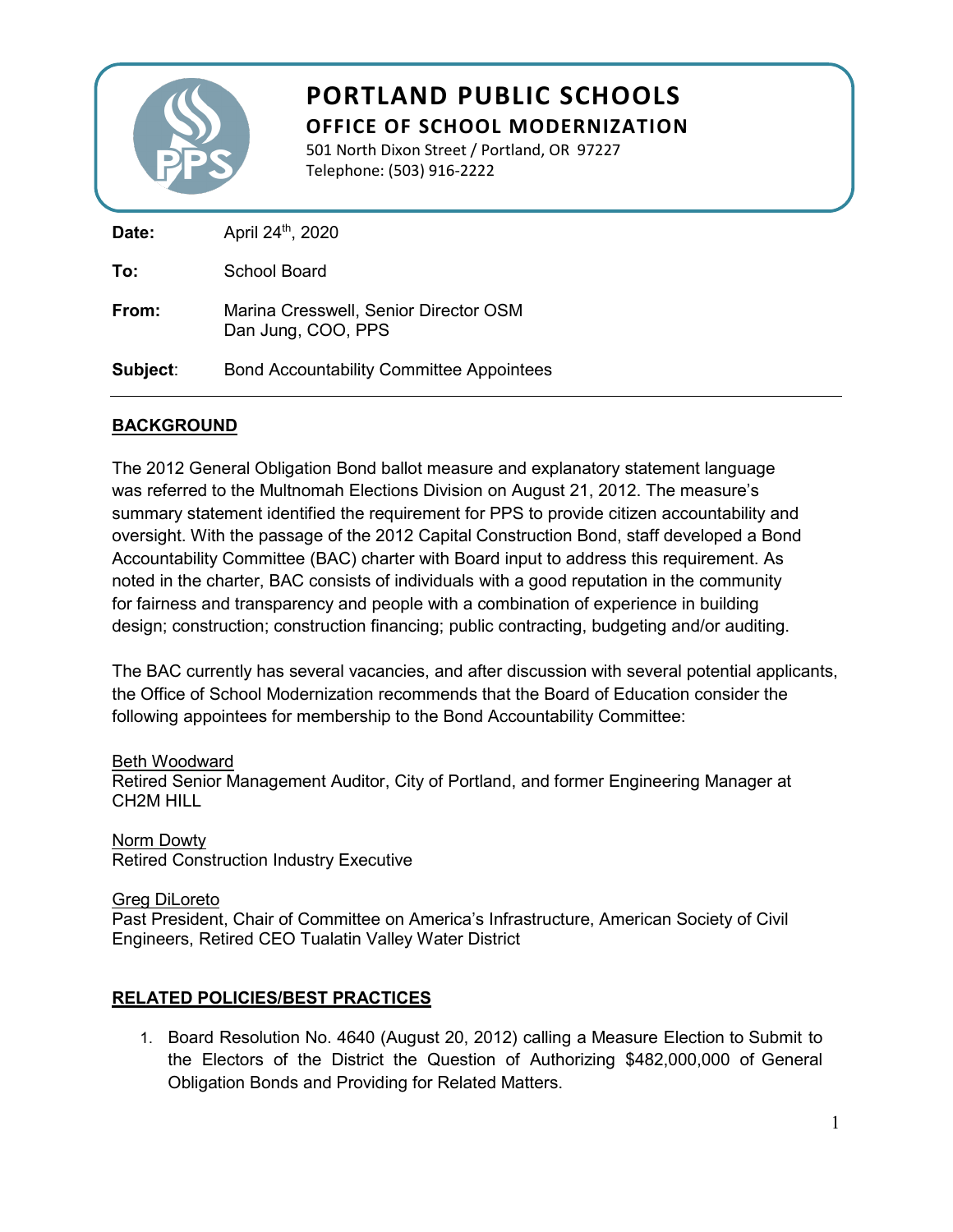- 2. Board Resolution No. 4651 (September  $24<sup>th</sup>$ , 2012) calling for the creation of a citizen oversight committee to assist the board in monitoring the planning and progress of the 2012 Capital Bond program.
- 3. Board Resolution No. 5394 (February 28, 2017) calling a Measure Election to Submit to the Electors of the District the Question of Authorizing \$790,000,000 of General Obligation Bonds and Providing for Related Matters.
- 4. Board Resolution No. 5475 (June 20, 2017) calling to amend the BAC charter to include oversight of the 2017 Modernization and Health and Safety Bond as well as increase committee membership to 10 appointees.
- 5. Board Resolution No. 5960 (September 10, 2019) calling to amend the BAC charter to include review of future bond planning and cost development. Additional ancillary changes and clarifications are included as well.

# **ANALYSIS OF SITUATION**

The Bond Accountability Charter allows for 10 members. Current term members total 6, with 3 terms expiring at the end of 2020. This will be the first effort to fill vacancies in a staggered approach so new members are provided with the opportunity to familiarize themselves with the bond program history, current status, program forecasting and future planning for the program.

# **FISCAL IMPACT**

N/A

# **COMMUNITY ENGAGEMENT (IF APPLICABLE)**

Current BAC members and OSM staff reached out to the community and spoke to several potential replacements.

# **TIMELINE FOR IMPLEMENTATION / EVALUATION**

Upon approval from the Board of Education, the Office of School Modernization will inform the applicants of their appointment.

# **STAFF RECOMMENDATION**

Staff recommends the appointment of Beth Woodward, Norm Dowty, and Greg DiLoreto to the committee for the following term durations:

| <b>Beth Woodward</b> | 3 years |
|----------------------|---------|
| Norm Dowty           | 3 years |
| Greg DiLoreto        | 3 years |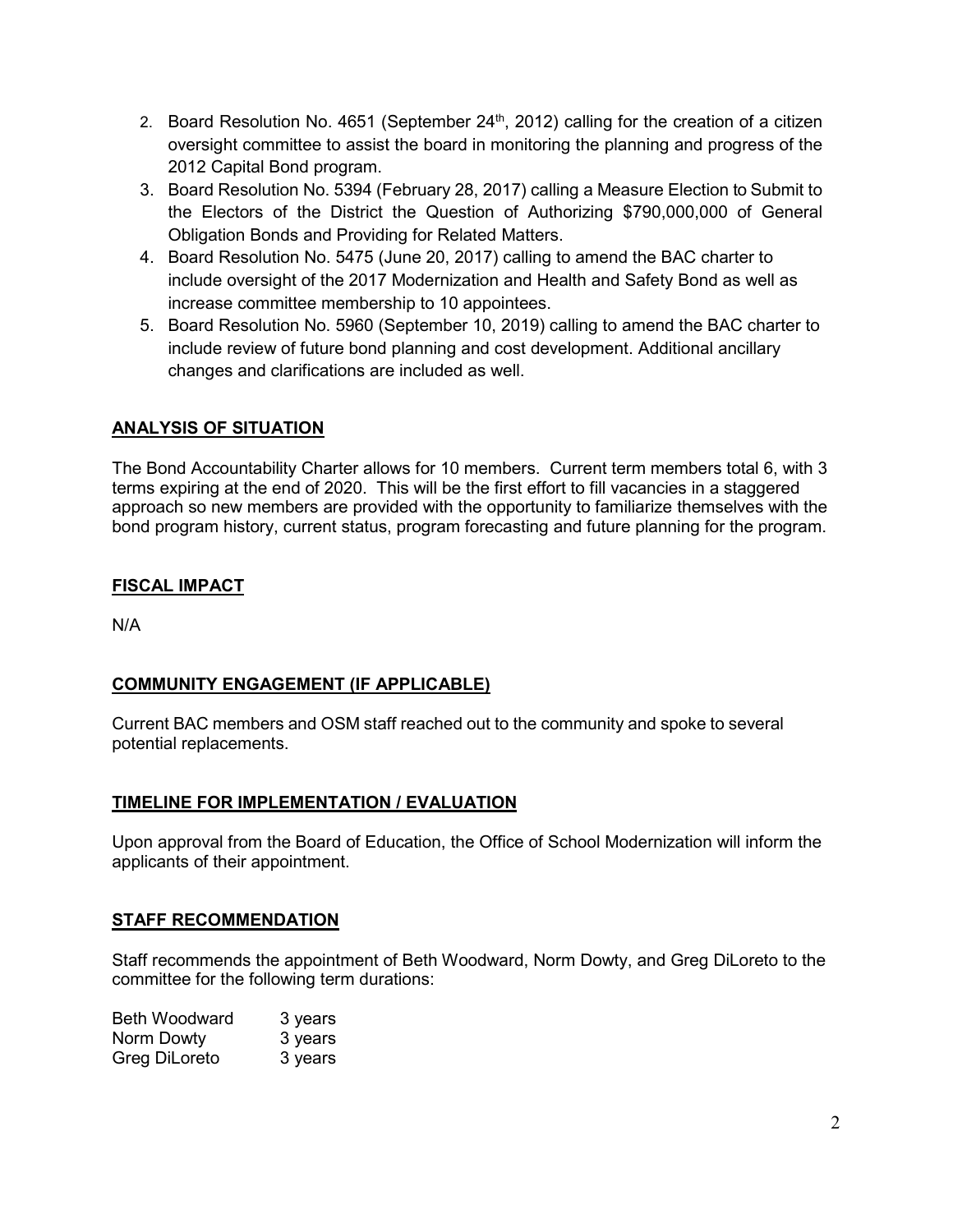*As a member of the PPS Executive Leadership Team, I have reviewed this staff report.* 

*\_\_\_\_\_\_\_\_\_ (Initials)*

<u>ATTACHMENTS</u>

A. Bios of Proposed Members to Bond Accountability Committee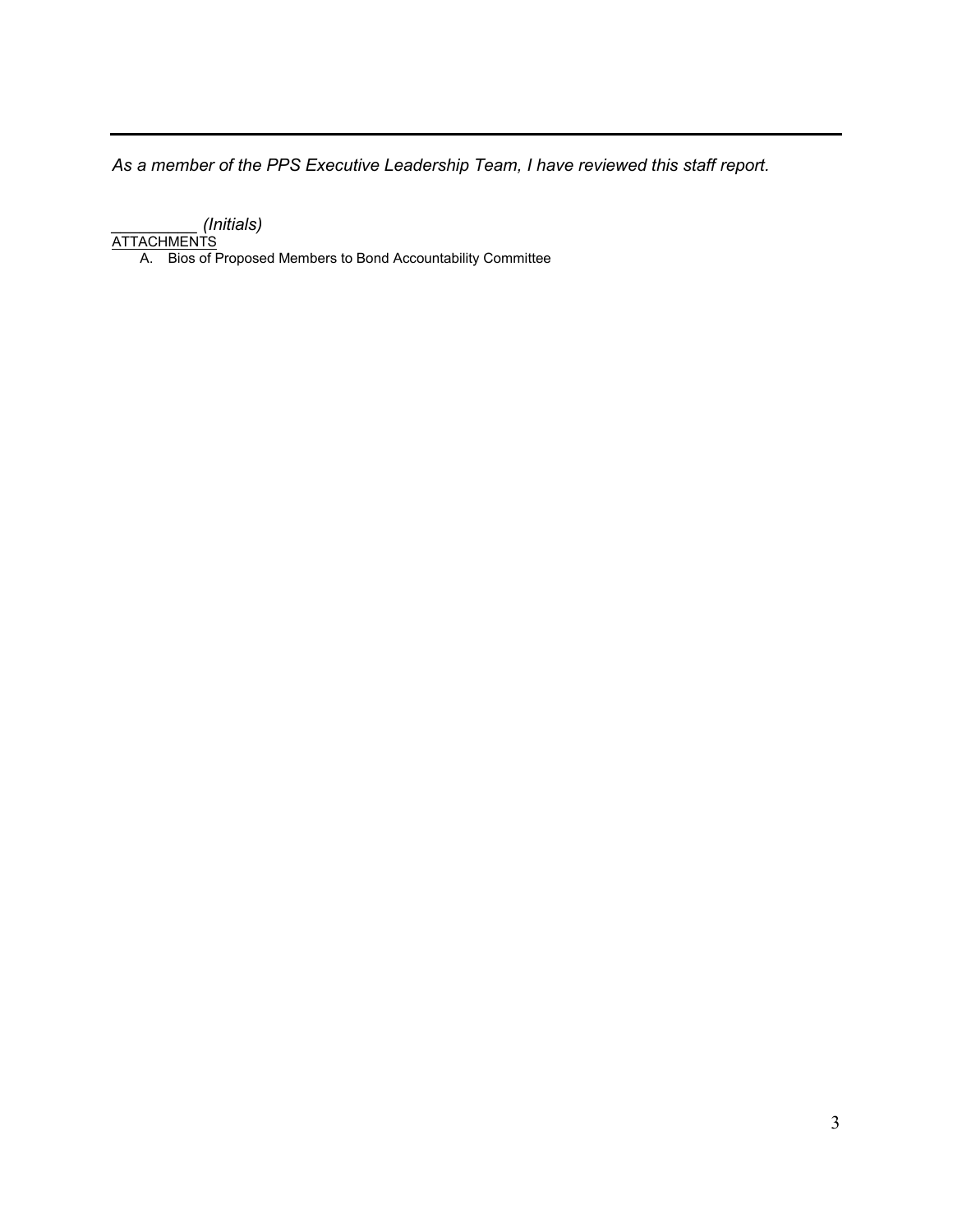# **ATTACHMENT A**

Please find the attached bios for the proposed addition of new members for the Bond Accountability Committee.

### **Beth Woodward** *Retired Senior Management Auditor, City of Portland, and former Engineering Manager at CH2M HILL*

Beth Woodward led an audit of City procurement, including construction and design services contracting, and related social equity policy, while working for the City Auditor. She also led audits of Water Bureau asset management, and cost overruns during design and construction of a new City office building. For the Water Bureau audit, she reviewed revenue bond documents as audit criteria. Beth also worked on an audit of construction-related contracts managed by Facilities Services. As a Certified Construction Auditor, she provided guidance on auditing construction to other performance auditors, through a national performance auditors' professional association. Beth previously worked for CH2M HILL for 17 years as an Engineering Manager and Engineering Technician, managing all phases of interdisciplinary civil and regulatory compliance projects for private and public sector clients. She also performed civil design and construction quality assurance. Beth left CH2M HILL to study environmental science and economics, and then worked for the Oregon Department of Environmental Quality as a Willamette Basin Coordinator before her work as an auditor.

Beth holds a Master of Public Administration, BS, and Associate in Applied Civil Engineering Technology degrees.

## **Norman `Norm' Dowty** *Retired Construction Industry Executive*

Norm retired from R&H Construction in December 2019 after 36 years with the company. He was a Principal and Vice President at R&H Construction. During his career at R&H he was involved with many notable local projects including the Wieden+Kenedy world headquarters, Adidas North American headquarters, Ziba Design world headquarters, KEEN Footwear world headquarters, Dove Lewis Emergency Animal Hospital and the \$120M Mary's Woods Village project. The focus during his career was on the Preconstruction phase of major CMGC projects.

Norm has served on the boards of the local chapter of the American Institute of Architects (AIA) and Cedar Sinai Park Senior Living Community. He was active in many industry organizations over his career including the American Institute of Architects (AIA), Architectural Foundation of Oregon (AFO) and the Urban Land Institute (ULI).

Norm's connection to PPS runs deep with his father having been a retired PPS educator. He went to Markham Elementary school and Jackson HS before going to the University of Oregon where he met his wife Janet who had attended Franklin HS. Both of their children (Michael & Megan) went to Stephenson Elementary, Jackson MS and Wilson HS before attending and graduating from college.

Norm strongly supports public education and believes that all educators and students deserve quality facilities that are well designed, durable and safe.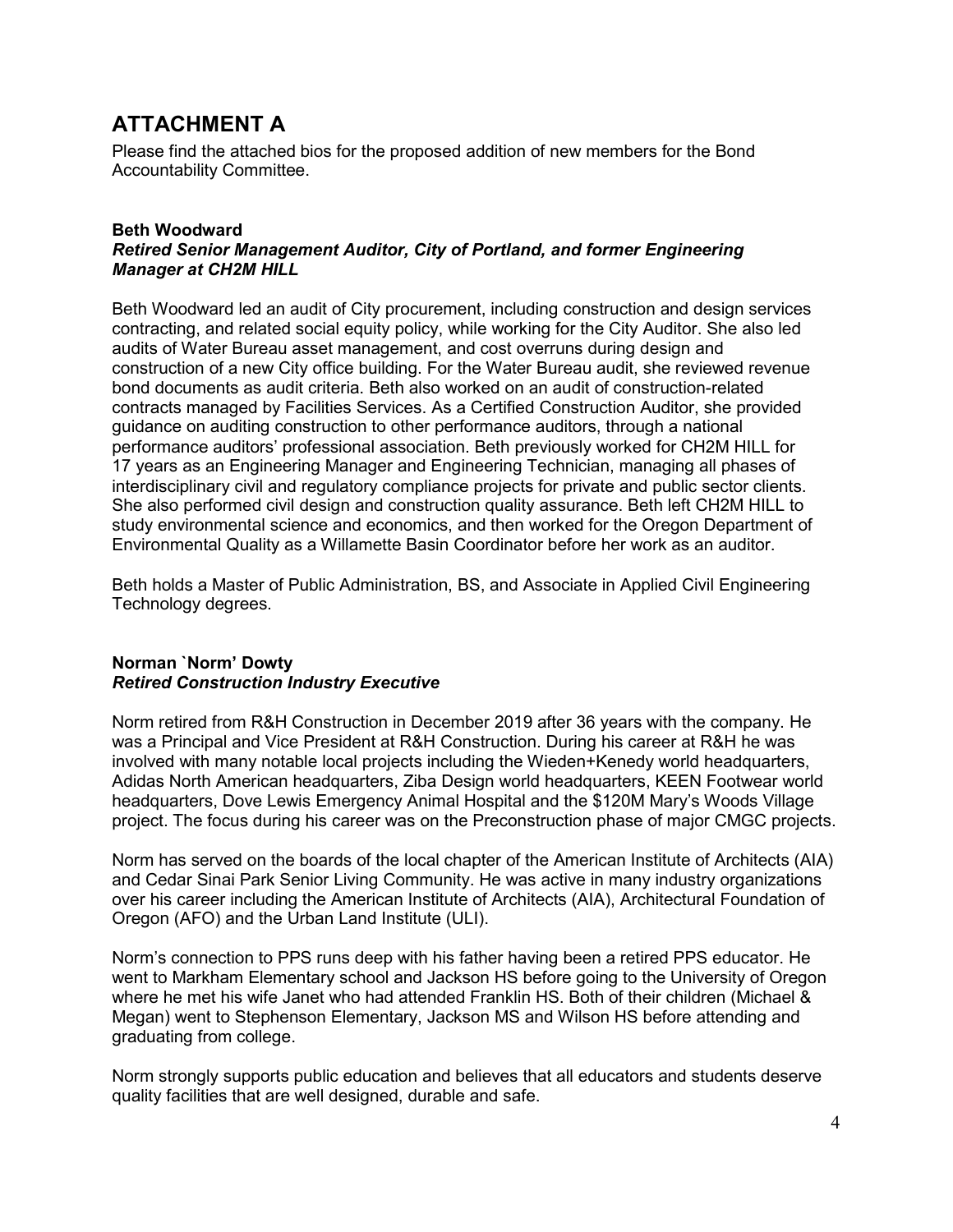Norm has a degree in Architect from the University of Oregon (BS-Arch 1979).

### **Greg DiLoreto, P.E., P.L.S, D. WRE**

## *Past President, Chair of Committee on America's Infrastructure, American Society of Civil Engineers, Retired CEO Tualatin Valley Water District*

Greg DiLoreto retired in 2013 after 14 years as the Chief Executive Officer of the Tualatin Valley Water District. He worked in the public works field for 37 years, 17 years as a public works director/city engineer. From 2009 to 2013, Greg served as the President of the Special Districts Association of Oregon. He has served as a Director on the American Society of Civil Engineers Board of Direction from 2004-06 and then as the Society President in 2013. He has received the 1986 ASCE Edmund Friedman Young Engineer Award, the 1995 ASCE Oregon Section Outstanding Civil Engineer Award and the 2005 ASCE Government Engineer of the Year Award. In 2003, he was inducted into the Oregon State University Academy of Distinguished Engineers. Greg currently serves as chair of ASCE's Committee on America's Infrastructure, responsible for the well-known Infrastructure Report Card, which assesses U.S. infrastructure across 16 categories using the familiar format of a school report card. He is also the chair of the Board of the Institute for Sustainable Infrastructure.

Greg holds a B.S. degree in Civil Engineering from Oregon State University and a Master's degree in Public Administration from Portland State University. He is registered as a civil and environmental engineer and a professional land surveyor in Oregon.